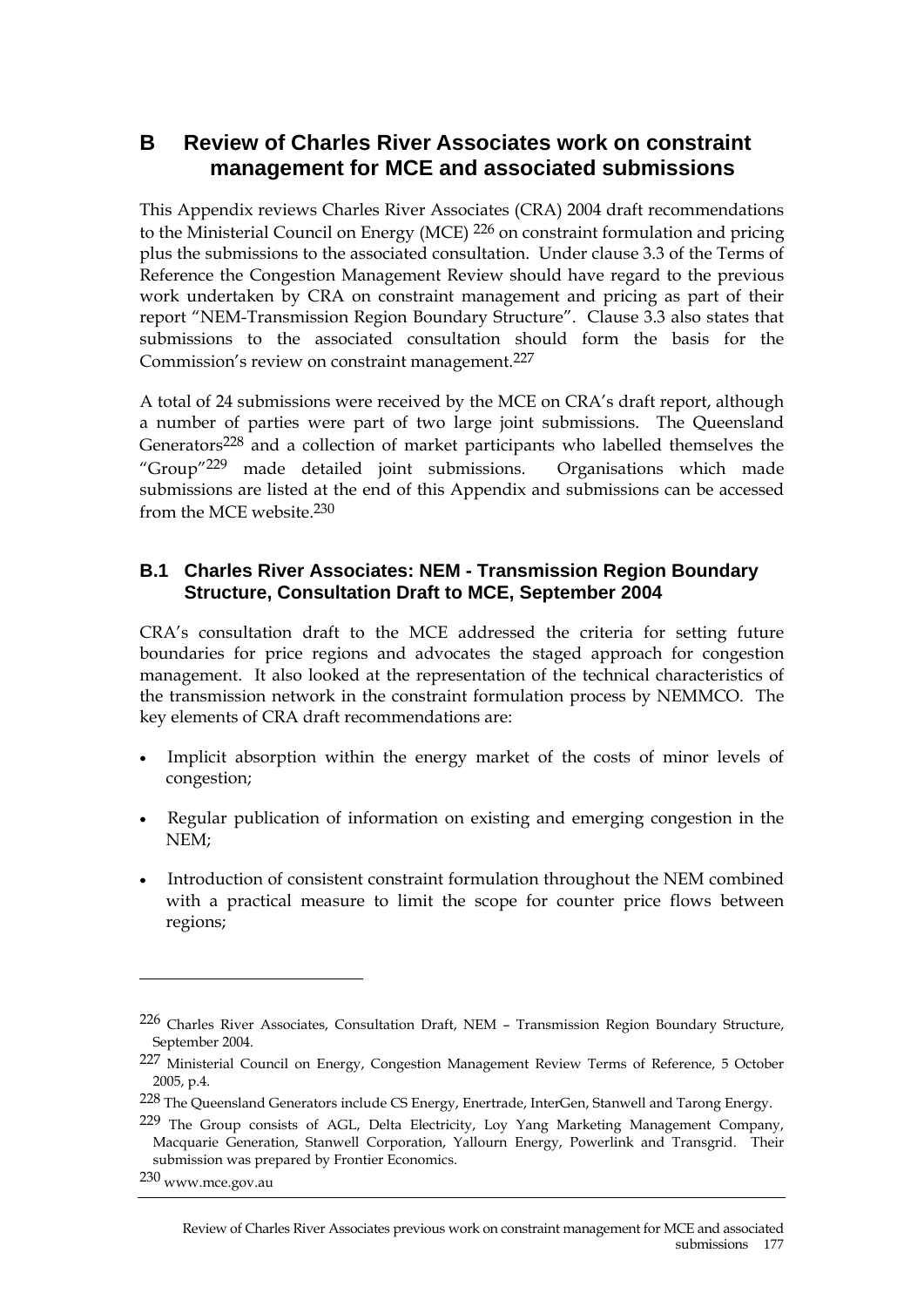- Introduction of an economic test in the criteria for assessing proposed changes to the regional structure;
- Establishment of a timeframe for conducting regional boundary reviews, announcing boundary changes and maintaining any new regional structure;
- Need to ensure consistency between the application of the Regulatory Test and boundary reviews;
- Development of a contracting/pricing mechanism to deal with material congestion until the problem is addressed through investment or regional boundary change; and
- Market authorities should be requested to develop a program for implementation of a congestion management contracting and pricing regime using the proposal for Constraint Support Pricing and Contracting presented as the starting point.

CRA's recommendations are based upon the view that transmission constraints, at least within regions, will not be prolific as transmission investment will occur in a timely manner and that stability in the market environment promotes the certainty and predictability required to encourage suitably located generation investment. CRA concluded that full nodal pricing (and settlement) of both generation and load was not required. However, CRA did recommend that given the regulatory framework for network investment, there would be benefits from implementing a form of targeted generator nodal pricing and settlements, which would be utilised to manage material congestion. It considered that such an approach would continue to have regional pricing and settlement for loads.

CRA prepared a Final Report to the MCE which was dated April 2005 on these recommendations which the MCE published in 2007.231 The Final CRA Report affirmed the recommendation in the draft report, and clarified a number of matters in light of submissions on the draft report. CRA maintains the same recommendations as in its draft report in the Final and this Appendix also summarises any further thoughts by CRA contained in its Final Report.

Regarding constraint management and pricing, CRA's views and recommendations fall into four categories:

• Constraint Formulation;

 $\overline{a}$ 

- Responding to strategic bidding behaviour by generators;
- Managing counter-price flows; and
- Constraint Contract and Pricing Mechanism.

This Appendix notes CRA recommendations and summarises the submissions received on these four topics. CRA's additional thoughts in the Final Report are also noted below.

<sup>231</sup> Charles River Associates, Final Report, NEM - Transmission Region Boundary Structure, April 2005.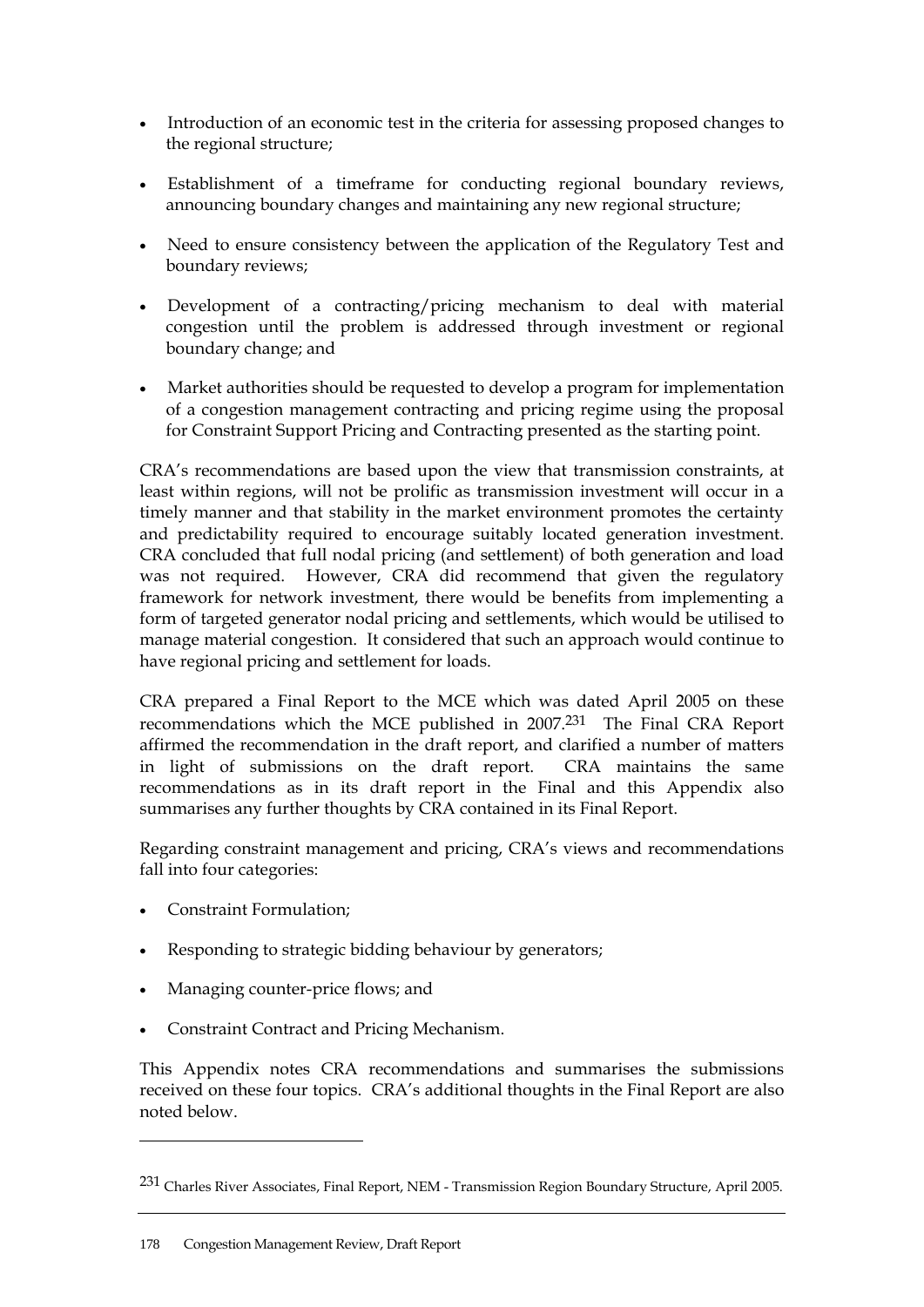# **B.2 Constraint Formulation**

In the October 2004 draft consultation to MCE, CRA advised the following regarding how constraints should be formulated in the NEM for optimal dispatch:

- No change should be made to existing dispatch objective to optimise each dispatch run on the basis of the prices presented at the time;
- That NEMMCO adopt a consistent approach for constraint formulation and that a direct physical representation for constraint formulation (either Option 4 or Option 5) be used. CRA noted this is consistent with the market design principles in the Code that call for NEMMCO decision making to be minimised;
- Either Options 4 or 5 allow for variables to be fully optimised by the dispatch engine and will produce physically equivalent outcomes assuming the same physical network representation. Option 4 is the constraint form if a regional model used for dispatch, with varying constraints orientations yielding prices corresponding to different regional reference nodes, and Option 5 if a full network model<sup>232</sup> was to be employed;
- That the issue of applying Option 5 is not dependent upon the implementation of nodal pricing because dispatch and pricing arrangements can be decoupled. The decision between Option 4 and Option 5 should be based upon system security and that NEMMCO should conduct a review if it believes a full network model (Option 5) is necessary in order to meet its obligations for system security;
- That constraint equations should be reviewed and updated on a regular basis; and
- That shadow prices behind intra-regional constraints be published.

#### **B.2.1 Summary of Submissions on Constraint Formulation**

 $\overline{a}$ 

There was overwhelming support for CRA's recommendation for NEMMCO to adopt a consistent approach for constraint formulation with direct physical representation of the network. Snowy Hydro agreed that dispatch and pricing can be decoupled and commented that the dispatch model must represent the underlying electrical network in order to correctly manage loading.

Regarding the choice between Option 4 and Option 5, most of the submissions were fairly neutral, while some argued in favour of Option 4.

The Queensland Generators group considered that Option 4 was best as it provided optimal dispatch of plant and secure utilisation of the full transmission capacity. It considered that CRA overstated the possible benefits for system security from applying Option 5 (full network model), and argued that the approximation of fixed

<sup>232</sup> A full network model directly represents the electrical characteristics of each and every physical transmission element, the limits applying to that element, as well as system security constraints that apply to more than one element.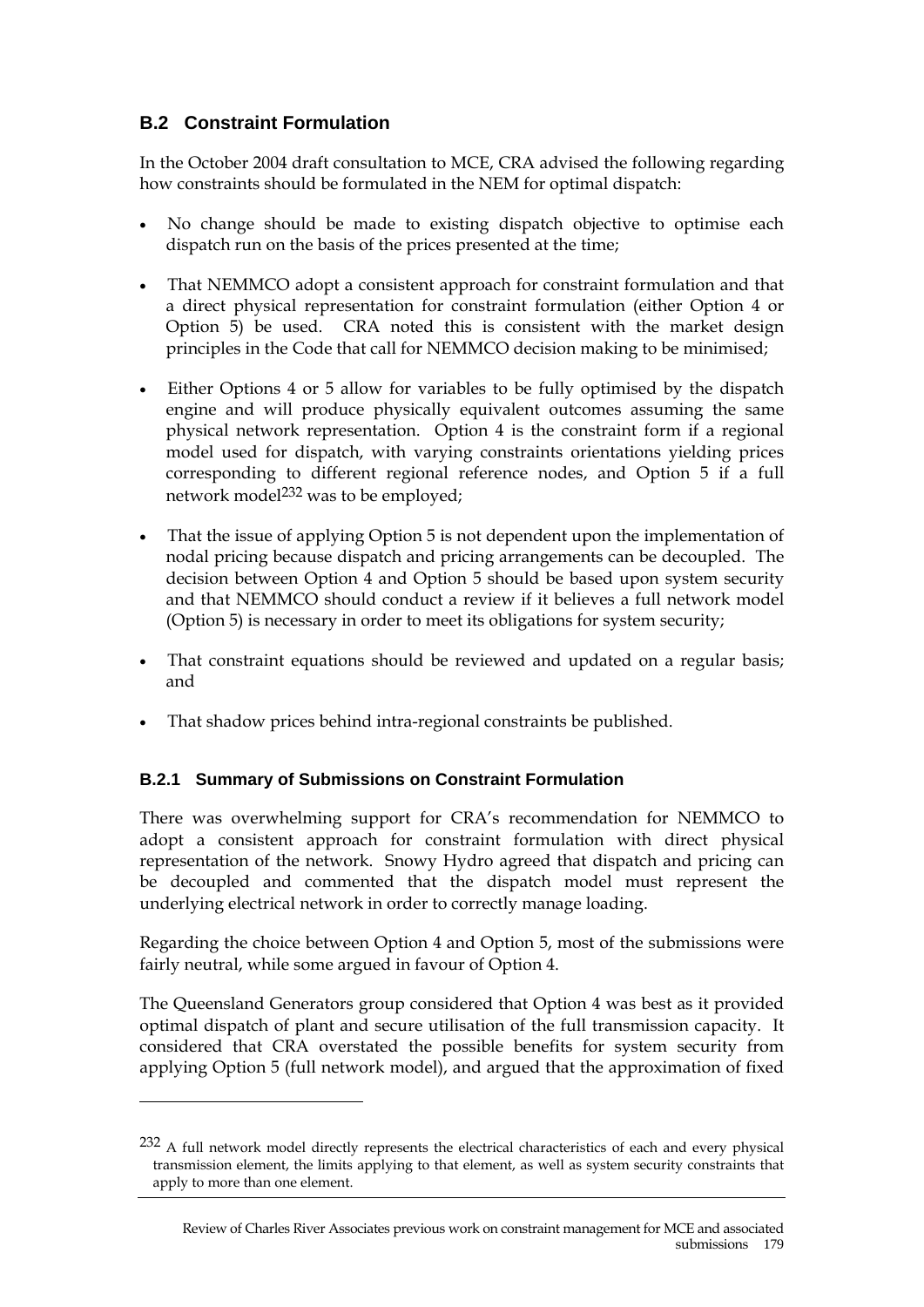loss factors under Option 4 was not a problem when many constraints used actual measured flows in feedback type constraints. The Queensland Generators also argued against other options previously raised because they gave a particular category of generators priority over others by removing them from the left hand side of the constraint and that the allocation of priority can be arbitrary.

Delta Electricity supported the adoption of Option 4 constraint formulation but believed it could be enhanced though the equalisation of constraint equation coefficients. It recommended that near identical constraint equations were equalised in order to prevent inappropriate and perverse constraints. The Group submission supported Delta's equalisation proposal.

The Group submission considered that that a full network model would not be required if Option 4 was supported by an appropriate counter flow management regime.

Energy Retailers Association of Australia (ERAA) commented that it would support the implementation of the full network model if NEMMCO could demonstrate that the cost of implementation was outweighed by the benefits.

Many submissions supported the recommendation for NEMMCO to consult on whether Option 5 was required for system security. Both the National Generators Forum (NGF) and Southern Hydro considered that the consultation should evaluate other costs and benefits besides system security. The Group argued against the consultation noting that Option 4 was in part proposed by NEMMCO for system security reasons.

Most of the submissions supported the publishing of shadow nodal prices with only the Queensland Generators arguing against it. It commented that the information would not mean much because of the bidding wars between generators and that bidding is driven by dispatch reasons rather than revenue.

# **B.2.2 Further thoughts in CRA's April 2005 Final Report**

CRA maintained its position that a consistent and direct physical representation of the network (either Options 4 or 5) was best since it allowed decisions on physical representation to be decoupled from the design of the pricing regime.

# **B.3 Responding to strategic bidding behaviour by generators**

In the draft consultation, CRA stated the following regarding responding to strategic bidding behaviour:

• CRA noted that addressing adverse bidding behaviour is required for congestion management and recognised that under the Options 4 or 5 representations of constraint equations, some generators may have incentives to bid below their short run marginal cost of production (SRMC) where intra-regional constraints bind. However CRA argued that the form of the general constraint equation should not be modified to prevent or deter distorted bidding. Rather, CRA's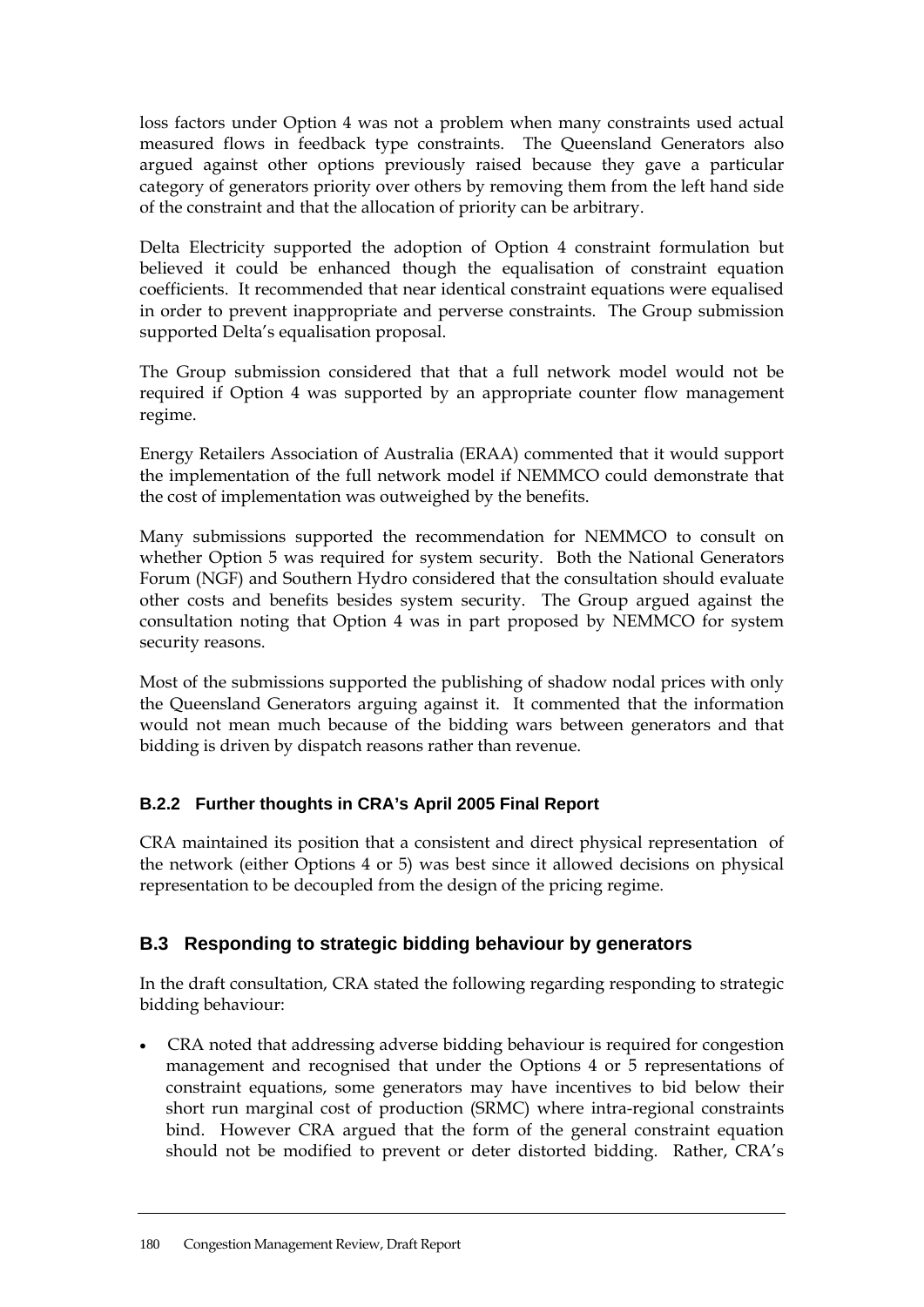recommendation is for such behaviour to be referred to and dealt with by the relevant (competition) authorities; and

• CRA also noted that changes to constraint formulation or to region boundary structure may only solve some bidding behaviour but could create new adverse bidding. This is because network congestion will always create pockets of localised market power.

### **B.3.1 Summary of Submissions on strategic bidding behaviour by generators**

Some of the submissions questioned CRA's consideration that such strategic bidding behaviour is anti-competitive. Enertrade considered that it was grossly inaccurate to characterise bidding practises which responded to the current rules as inappropriate and that there was no evidence to support CRA's view that such behaviour was an abuse of market power. TXU Energy considered that the additional cost of the increased risk burden caused by uncertainty of dispatch needed also to be modelled to understand the current dispatch inefficiency, and noted that NEMMCO's constraint equations were not designed to deal with allocating transmission capacity. This in turn would lead to strategic behaviour which would result in the withdrawing of capacity from the contract market.

Other submissions questioned the value of referring these matters to the relevant competition authorities. The Group submission did not consider that referring market power issues to the ACCC would be effective. It noted that the ACCC's approval of NECA's rebidding Code changes did not follow directly from its enforcement of the part IV competition provisions of the Trade Practices Act, but rather from the Code requirement that virtually all Code changes are to be authorised by the ACCC. Therefore, simply 'referring disorderly bidding' to the ACCC was unlikely to result in any control over this behaviour unless accompanied by a relevant Code change proposal.

The Group considered that even in these circumstances, as with the rebidding Code changes, the ACCC was likely to be reluctant to intervene in participant bidding behaviour that does not involve an exercise of market power for a proscribed purpose or anti-competitive agreements. The Group argued that if the good faith bidding provisions in clause 3.8.22A were applied in a way that seeks to prevent disorderly bidding - by, for example, proscribing certain negative bids - this would represent a major behavioural intervention in the market and could create a great deal of uncertainty and dispatch inefficiency.

#### **B.3.2 Further thoughts in CRA's April 2005 Final Report**

CRA maintained its recommendation that concerns about inappropriate bidding behaviour should be referred to the relevant authorities. It considered that it was important to have a clear separation between market operations and responsibility for enforcing trade practise provisions. CRA noted that this sort of policy response was not new to the NEM as the ACCC had in the past imposed conditions on specific parties participation in the SRA contracting process (e.g. capping the number of IRSR units Snowy Hydro can bid for).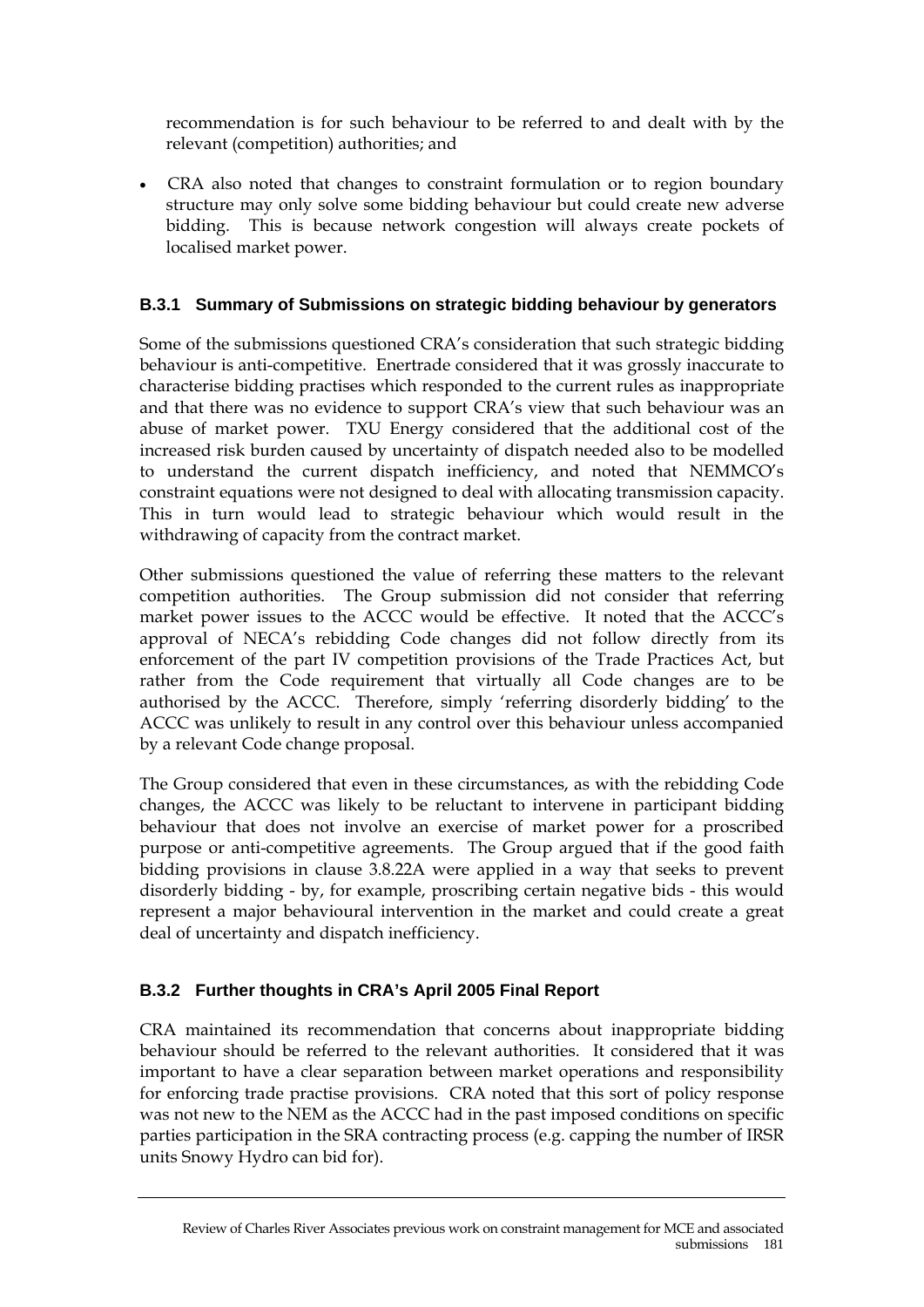# **B.4 Managing counter-price flows**

Under the current Chapter 8A, Part 8 Network Constraint Formulation derogation of the Rules, in instances where NEMMCO considers that counter-price flows will lead to the accumulation of negative settlement residues, it can use a discretionary constraint formulation to stop this accumulation. CRA stated that this derogation means that adverse bidding behaviour was being addressed through constraints formulation and commented that it would reduce short term bidding behaviour when adverse bidding behaviour was not presented and complicated the dispatch process. Furthermore CRA noted that negative residues could result as part of the economically optimal solutions to dispatch around a network loop, and therefore using constraint formulation to address this was inefficient.

However CRA considered that this approach was appropriate in the short term but in the long term such a derogation would decrease efficiency as more and larger loops are created in the network. They recommended that the derogation be allowed to continue and that the use of a simple constraint on network transfers to minimise negative settlement residues by NEMMCO also be allowed. CRA's preference was to use clamping of the interconnector instead of an Option 1 formulation to address negative residues.

However CRA advised that another mechanism which was external to the dispatch process should be implemented to address inefficient bidding behaviour. They suggested that a contracting mechanism (i.e. CSP/CSC) be assessed as a longer term and more general instrument to influence bidding and deal with negative IRSRs.

#### **B.4.1 Summary of submissions on managing counter price flows**

There was a mixed response to CRA's recommendation to continue the derogation to enable NEMMCO to intervene to manage counter-price flows.

Energy Retailers Association of Australia (ERAA), NGF, Southern Hydro, Ergon Energy and Powerlink supported NEMMCO intervention to manage counter price flows to restrict negative residues forming. Most of these submissions agreed with CRA that this was a temporary measure and that the intervention would face problems if increased loop flows appear between pricing regions.233

Origin Energy argued against the current intervention to manage counter price flows as it considered that this did not impart effective discipline on participants nor did it lead to a satisfactory allocation of access to market when constraints bind. Hydro Tasmania stated that the proposals do not adequately address the issue of negative settlement residues and that the different treatment of local generation to interconnector flows allowed under the derogation was not consistent with a national market.

 $\overline{a}$ 

<sup>233</sup> Southern Hydro stated that the CSP/CSC mechanism should be developed for more persistent constraints or where loop flows make the current regime unworkable. Ergon Energy stated that continued intervention to limit negative residues was supported but should be reviewed once major AC transmission loops appear between pricing regions.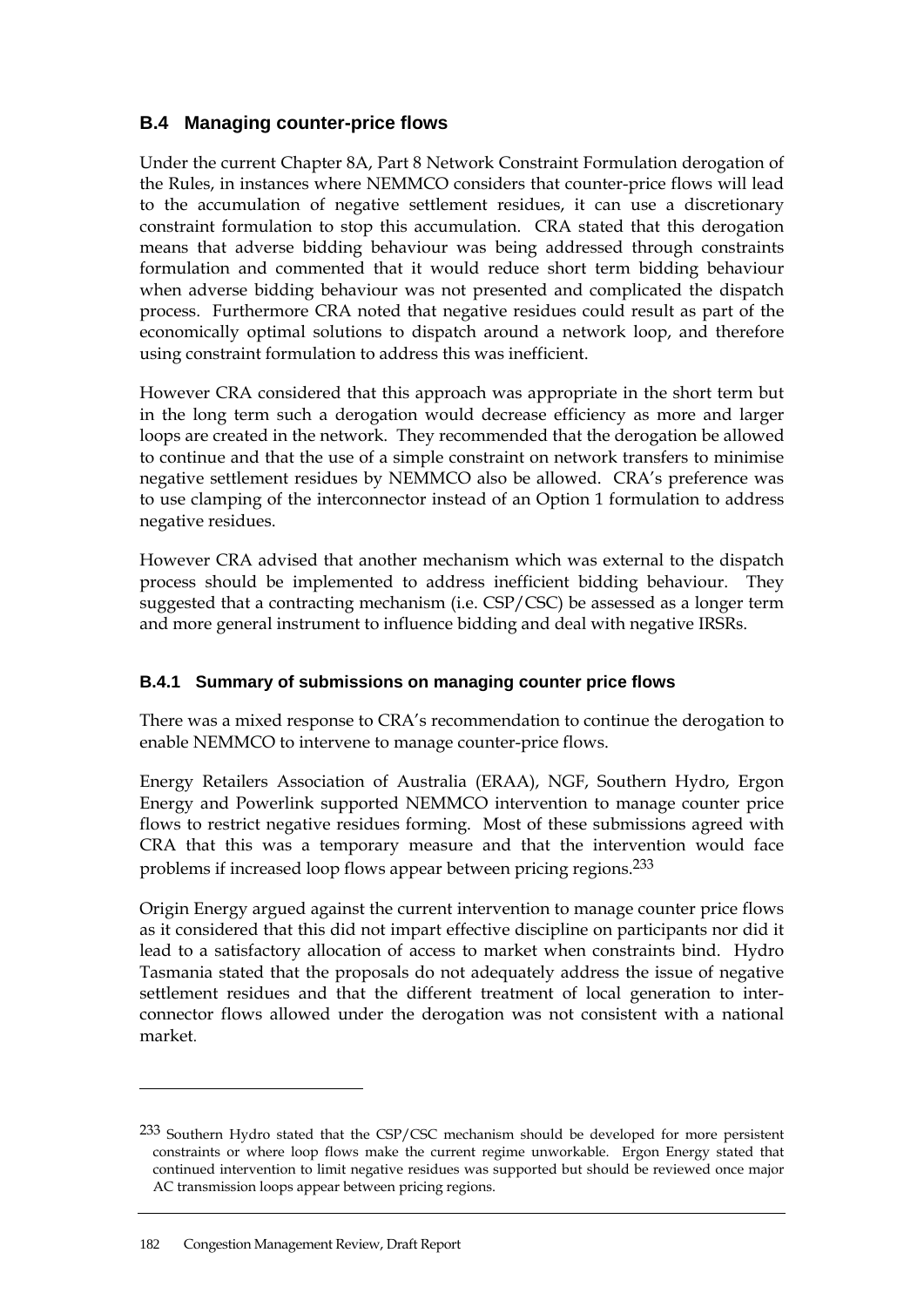The Queensland Generators, instead, thought that negative residues should be funded out of auction proceeds. Since negative residues could be due to economic dispatch, AGL also preferred a better funding mechanism than for NEMMCO to intervene and artificially reduce inter-connector capacity and hence disagreed with CRA's recommendation.

The Group raised an alternative suggestion to the current intervention to minimise negative settlement residues. It stated that a more robust and transparent approach to reducing the occasional counter price flow outcomes of Option 4 could be achieved by implementing a look forward NEMDE run. This would effectively involve a double run of the NEMDE after ramping back inter-connector flow if the first run of the NEMDE showed that counter price flows would occur. The Group considered that the operating speed of the NEMDE is sufficient for this approach to be feasible.

### **B.4.2 Further thoughts in CRA's April 2005 Final Report**

In its final report, CRA maintained the same recommendations. It considered that negative residues could be controlled by limiting flow on inter-connectors even though this may also curtail efficient dispatch. It also noted that future development of the network was likely to lead to more occasions when anything but a direct physical representation will reduce efficiency of dispatch, especially as more and larger loops are created in the network due to normal expansion. Therefore it stated its preference for a constraint contract and pricing mechanism, as it offers the opportunity for contracts to be employed to alter the incentives on market participants to encourage bidding in a manner that also limited flow on an interconnector without the need to resort to flow limits.

# **B.5 Constraint Contract and Pricing Mechanism**

In the October 2004 draft consultation, CRA advised that:

- There should be a selective introduction of contracting and pricing of network congestion within and between regions where there are economic benefits that would otherwise be lost, and in particular to create incentives for more efficient responses to congestion;
- Selective implementation of a contracting and pricing mechanism should be triggered when congestion passes an impact threshold. However region boundary change should be used for significant and persistent constraints;
- CRA considered the defining characteristic of that mechanism should be to create incentives for responses to manage particular constraint situations rather than a hedging insurance against price differences;
- Voltage control and Network support agreements are forms of a contracting and pricing mechanism which currently operate in the NEM;
- CRA developed a Constraint Support Pricing (CSP), accompanied by a contracting regime that can flexibly incentivise behaviour and offer price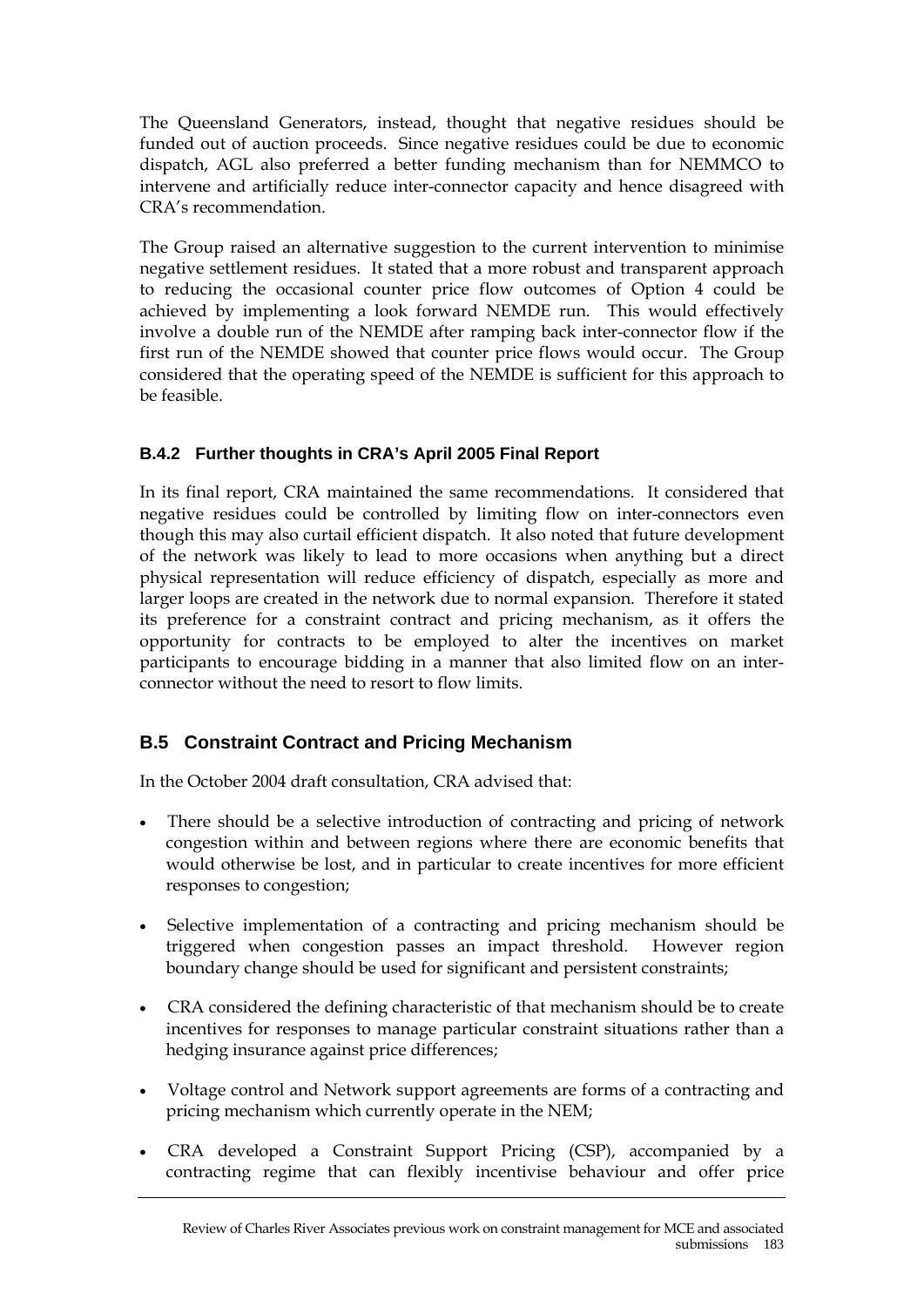insurance – Constraint Support Contracts (CSC) regime as a basis to develop such a mechanism;

- Due to the sensitive commercial impact of introducing such a regime, CRA advised that an operational investigation with a high level of involvement of market participants be instituted to assess implementation; and
- Criteria to introduce specific contracting and pricing for a constraint should be on a case by case basis.

#### **B.5.1 Summary of Submissions on Constraint Contract and Pricing Mechanism**

Most of the submissions commented that the CRA report did not provide sufficient detail on how a contracting and pricing regime would be implemented. Views were divided as to whether a contract and pricing mechanism would be required. Many submissions commented that the key issues of any mechanism would be how contracts were allocated and how to manage generators that could be exposed to negatively priced contracts. The other difficulty raised with contracts was how to define the expected efficient output of each generator. Some of the submissions recognised that there will never be agreement from market participants on the allocation methodology and that the decision will involve winners and losers.

The Queensland Generators stated that a mechanism external to the dispatch process was preferred to addressing inefficient behaviour and accepted CRA's CSP/CSC mechanism in principle, subject to further assessment, especially in the areas of allocation and governance.

Enertrade considered that the current arrangements for addressing intra-regional constraints (namely Network Support Agreements (NSA) and constrained-on compensation payments) did not do enough but it needed to see more detail on the CSP/CSC scheme before endorsing it. Its initial view was that CSP/CSC arrangements will not be effective in managing intra-regional constraints that do not have a direct or indirect inter-regional impact because they would not generate net income for generators who relieved the constraint. Also, Enertrade considered it was important to examine all options, including possible improvements to the existing NSA and constraints on direction arrangements. Enertrade also stated that in relation to the CSP/CSC regime, dynamic changes in the right hand side of constraint equations would make it difficult for generators to predict and dispatch to their relative allocations under CSCs.

Snowy Hydro strongly supported the proposed CSP/CSC regime. It considered that it would eliminate the current perverse bidding incentives and would remove the requirement for intervention actions by NEMMCO, either to maintain system security or to minimise negative residues and hence would firm up IRSRs.

Origin Energy supported the implementation of a CSP/CSC regime to address significant congestion in between boundary reviews, but only to the extent that an acceptable allocation methodology could be developed for CSCs.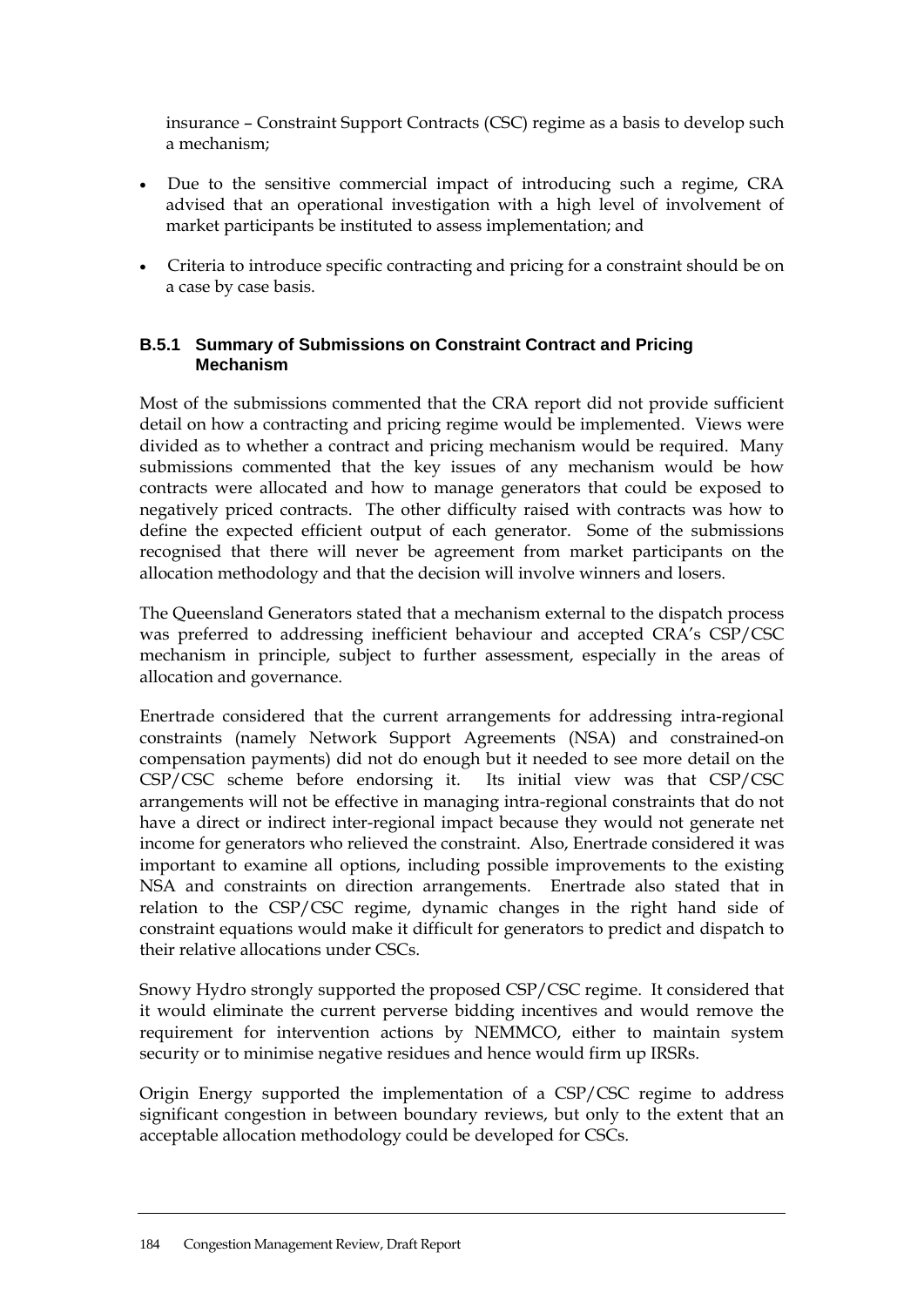Ergon Energy disagreed with the use of CSP/CSC as an effective congestion management mechanism as it depended on some deemed average impact that the generator had on a constraint. It noted that the real time impact would not be constant. The deemed generators parameters needed to be updated regularly to maintain some degree of consistency with physical power flow behaviour. Ergon also considered that the CSC would be a non-firm hedging instrument. Overall, Ergon considered the CRA proposed CSP/CSC arrangements would lead to nodal pricing and in its submission it provided an analysis of Queensland and suggested that locational energy prices would not significantly affect generator investment for at least the next decade. Ergon considered that CRA had underestimated the amount of central control and regulatory intervention required to implement the proposed regime.

The Group did not support the CSP/CSC proposal as it considered that the primary mechanism for managing significant network congestion should be the regional boundary criteria.

InterGen stated that the allocation of CSC should ensure that incumbents' generators were not disadvantaged. They considered that it was essential for the integrity of the CRA recommendations that the contracts be allocated to existing generators free of charge so that they did not suffer significant revenue or value changes within a region review period. Failure to allocate to existing generators would create a major flaw in the logic for the proposed regime and fail to achieve desirable outcomes.

Macquarie Generation thought that a CSP/CSC regime was not necessary as it considered there were only a few instances of intra-regional congestion in the NEM. It argued that the proposal for periodic assessment of region boundaries combined with the transmission augmentation framework should be sufficient.

Powerlink considered that current intervention under the Derogation was a better measure than the proposed CSP/CSC mechanism. It did not consider that the CSP/CSC regime as proposed by CRA would provide the right signals to TNSPs for investment to alleviate the congestion.

ACCC advised that more work was required on examining the full nodal pricing solution, especially on the implementation costs/issues and it attached a report from IES that showed the potential benefits from nodal pricing to be significant.

ACCC commented that further work is needed on CSP/CSC, especially on the issue of allocation and its submission contained a paper from Dr Biggar on CSP/CSCs. Dr. Biggar noted that the CSP part of the CRA proposal provided the correct pricing signals to generators in the event of an intra-regional constraint. However, Dr Biggar raised a number of concerns with respect to CSCs. In particular, Dr Biggar noted that it was not clear how these grandfathered rights would be determined. He demonstrated that if the grandfathered rights were set in a particular way – specifically equal to the dispatch of the generator under the existing arrangements, the resulting outcome ensured that neither any generator nor the system operator was left worse off as a result. However, he thought that any attempt to define a set of grandfathered rights would be difficult and contentious. In addition to the issue of how to allocate these rights, it was also not clear for what period of time these rights would be set and how rights would be reallocated in the event that new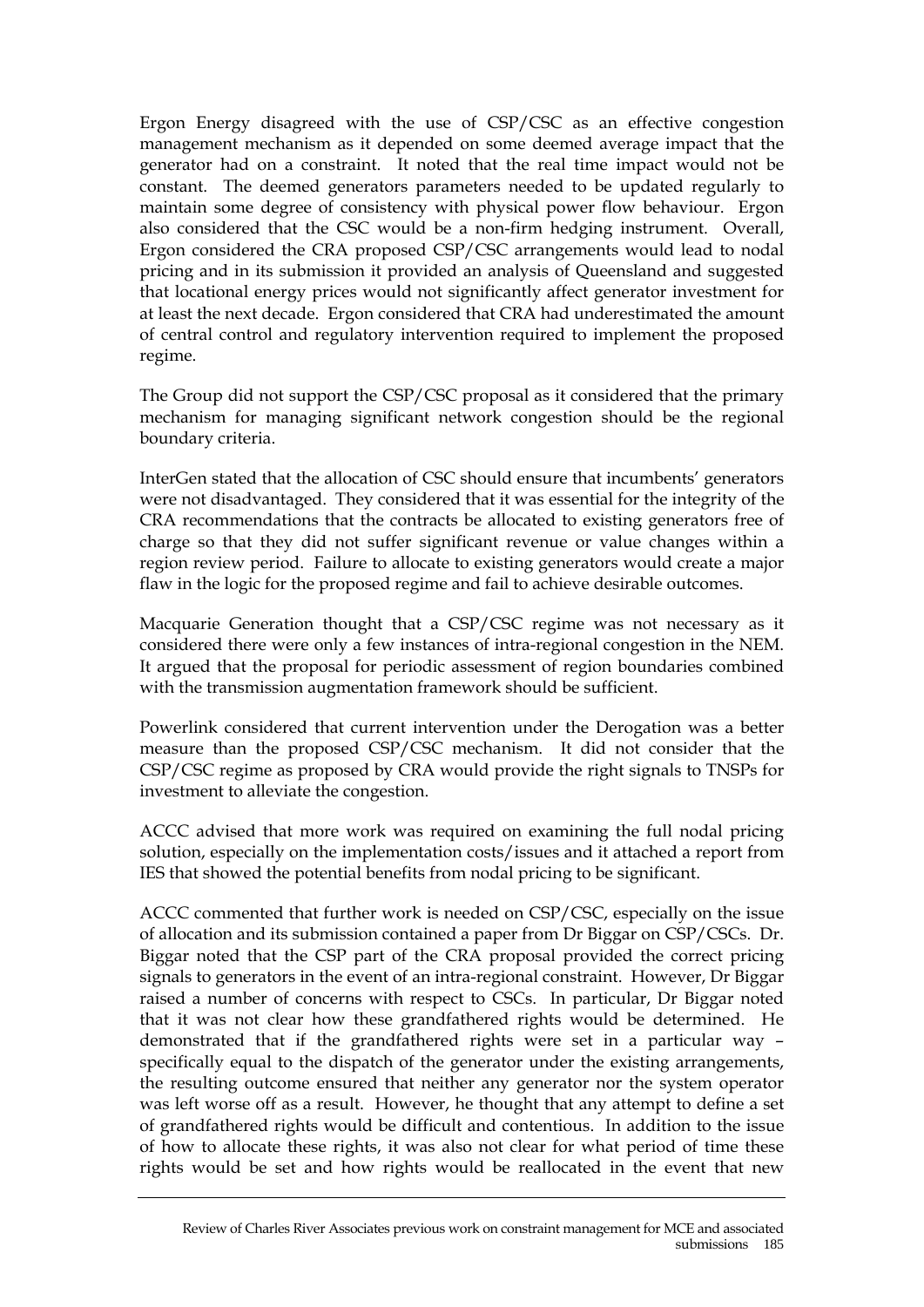generation comes on line in an area where an intra-regional constraint occurs. Further, the party responsible for the determination and allocation of these rights must be established. ACCC also noted that another issue was that CSPs would provide the correct pricing signals to generators but not to load.

The submissions raised the following issues where more work and detail is required:

- Allocation of CSCs;
- The management of potential "property rights" issues;
- The likely governance frameworks to be implemented;
- Potential liability and accountability arrangements;
- Commercial risk management issues;
- Who would identify the need for CSP/CSC and what criteria or threshold would apply in implementing this regime?
- How will NEMMCO use the surplus revenues from this regime will it be auctioned, allocated, and who will they go to and on what basis will this be determined?
- Who would be the winners and losers out of this process?
- Whether retailers will be allowed to hold CSC.

Some of the submissions commented on the possible triggers for a CSP/CSC implementation. The Group considered that the trigger threshold for any CSP/CSC implementation should be based upon the same methodology as region boundary assessments as it noted that the trigger thresholds set for the regional boundaries would determine the thresholds for any CSP/CSC implementation. As CRA noted, given that the CSP/CSC was a temporary substitute for any regional boundary the implementation triggers would be lower than those for regional boundaries. AGL raised its concern that temporary measures like CSP/CSC would become entrenched and therefore proposed that any application of these mechanisms was strictly time limited.

Snowy Hydro recommended the CSP/CSC implementation process be triggered by NEMMCO whenever constraint costs exceed \$10,000. It argued that the total transaction and implementation cost for a specific CSP/CSC location was extremely low.

InterGen stated that the criteria for selecting locations for CSP/CSCs needed to be very tight and also recognised that alternatives such as NSA would be equally as effective. The CSP/CSC criteria should also be a net benefit test and that participants transactions costs were to be included in that assessment.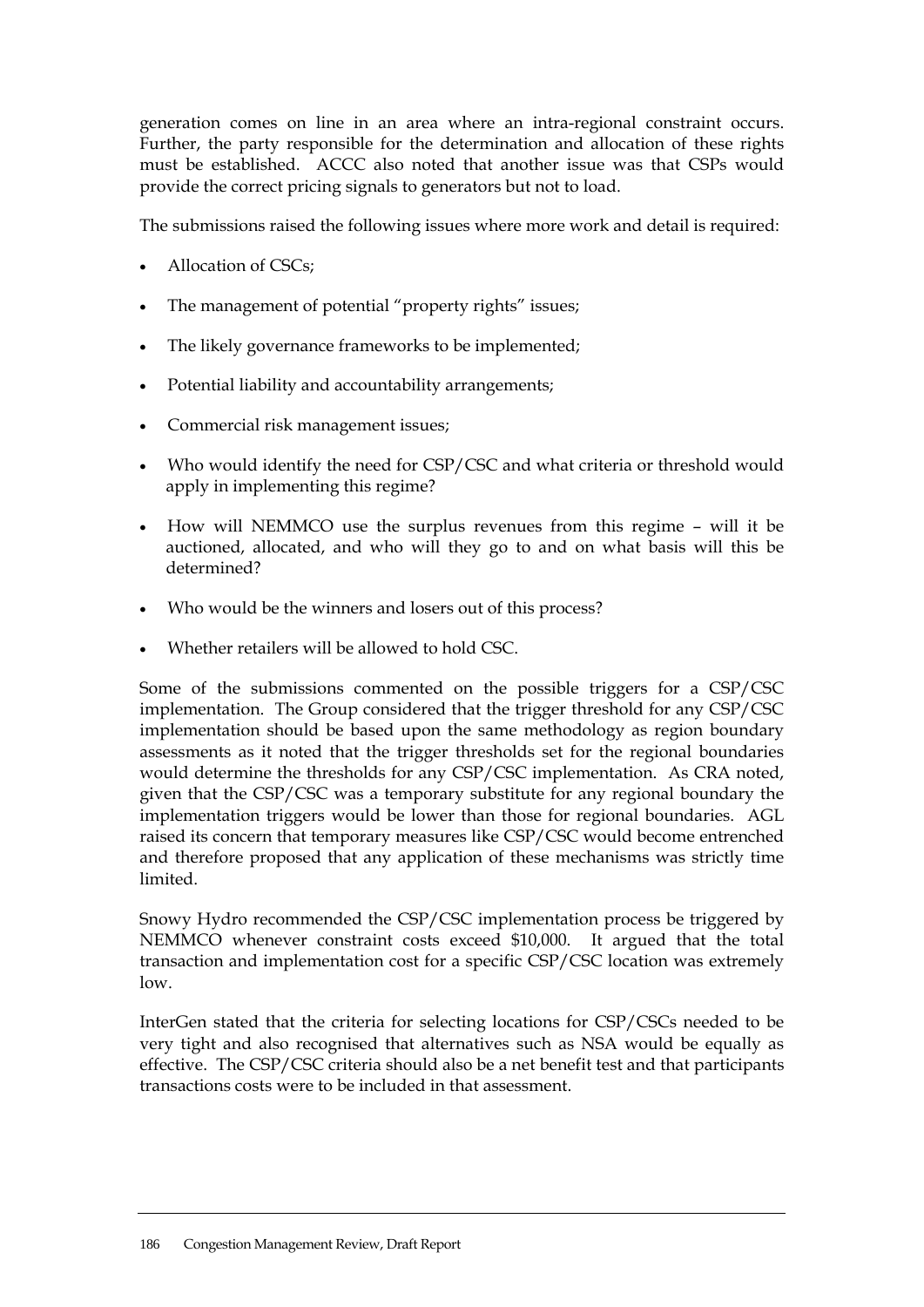#### **B.5.2 CRA Final Report April 2005, further comments on constraint support pricing and contract mechanism**

In its Final Report, CRA maintained its position that a flexible localised arrangement to create incentives to manage the effects of congestion should be developed to complement the proposed region boundary review process. It recommended that market authorities developed proposals for an intra-regional contracting/pricing mechanism based upon the broad design of its proposed CSP/CSC mechanism. It considered that that the contracts needed to be crafted to suit the important characteristics and objectives of each application.

Although CRA noted that the number and scope of such localised mechanisms can be set by policy requirements, it thought that the regime is most suited to manage a small number of local conditions under the broader regulatory framework, as it would become overly complicated if used universally across the NEM. CRA's expectation, based on the history of the NEM and analysis of the potential level of congestion under the investment framework, was that the regime might be applied to a relatively small number of key points of congestion, say five, at any one time across the NEM.

CRA also recognised that the proposal could be applied to manage the potential misuse of localised market power that occurs with congestion. It noted that this sort of policy response was not new to the NEM as the ACCC has, in the past, imposed conditions on specific parties' participation in the SRA contracting process.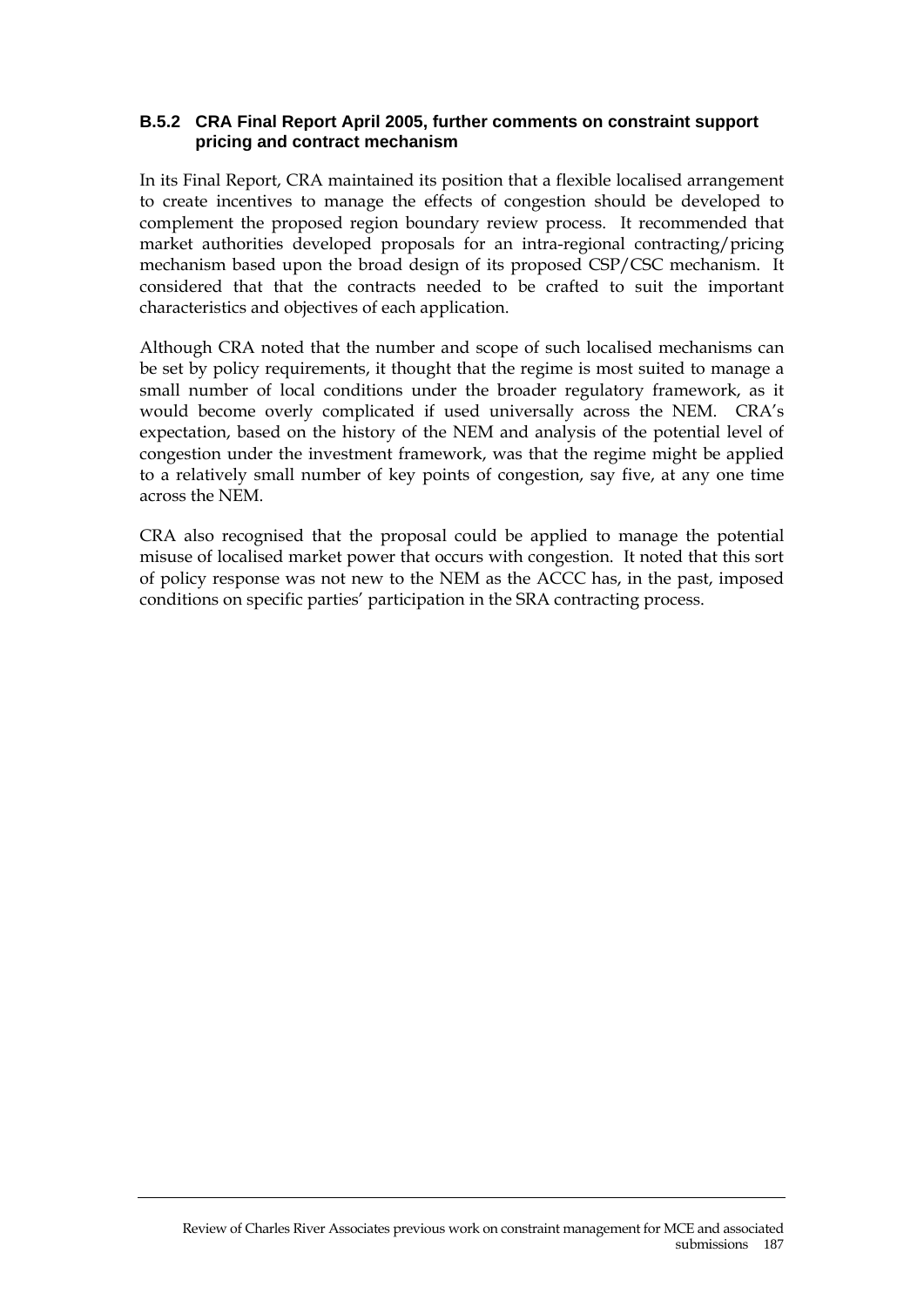#### **B.6 List of submissions to CRA draft report to MCE – Transmission Region Boundary Structure.**

Queensland Generators - Regional Structure Review Submission. The Queensland Generators include CS Energy, Enertrade, InterGen, Stanwell and Tarong Energy.

Australian Competition and Consumer Commission (ACCC) - Regional Structure Review Submission

Australian Gas Light Company (AGL) - Regional Structure Review Submission

Energy Networks Association (ENA) - Regional Structure Review Submission

Southern Hydro - Regional Structure Review Submission

Origin Energy - Regional Structure Review Submission

TXU - Regional Structure Review Submission

Creative Energy Consulting - Regional Structure Review Submission

CS Energy - Regional Structure Review Submission

Delta Electricity - Regional Structure Review Submission

Energy Retailers Association of Australia (ERAA) - Regional Structure Review Submission

Enertrade - Regional Structure Review Submission

Ergon Energy - Regional Structure Review Submission

Hydro Tasmania - Regional Structure Review Submission

InterGen (Australia) Pty Ltd - Regional Structure Review Submission

Macquarie Generation - Regional Structure Review Submission

National Generators Forum (NGF) - Regional Structure Review Submission

Powerlink - Regional Structure Review Submission

Snowy Hydro - Regional Structure Review Submission

Stanwell - Regional Structure Review Submission

Tarong Energy - Regional Structure Review Submission

The Group - Regional Structure Review Submission. The Group consists of AGL, Delta, Loy Yang Marketing Management, Macquarie Generation, Stanwell, Yallourn, Powerlink and TransGrid.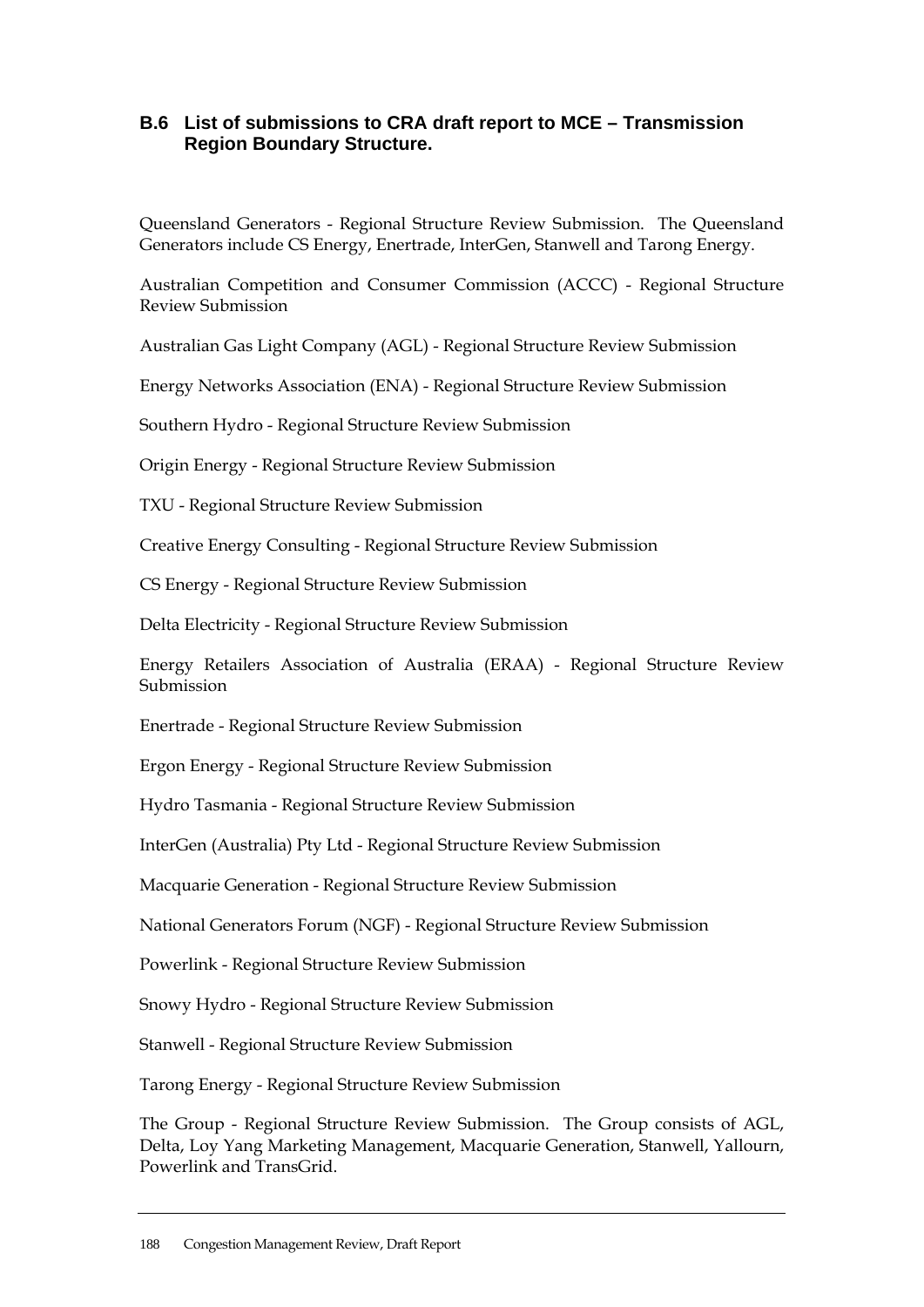TransGrid - Regional Structure Review Submission

Gallaugher and Associates of Australia - Regional Structure Review Submission